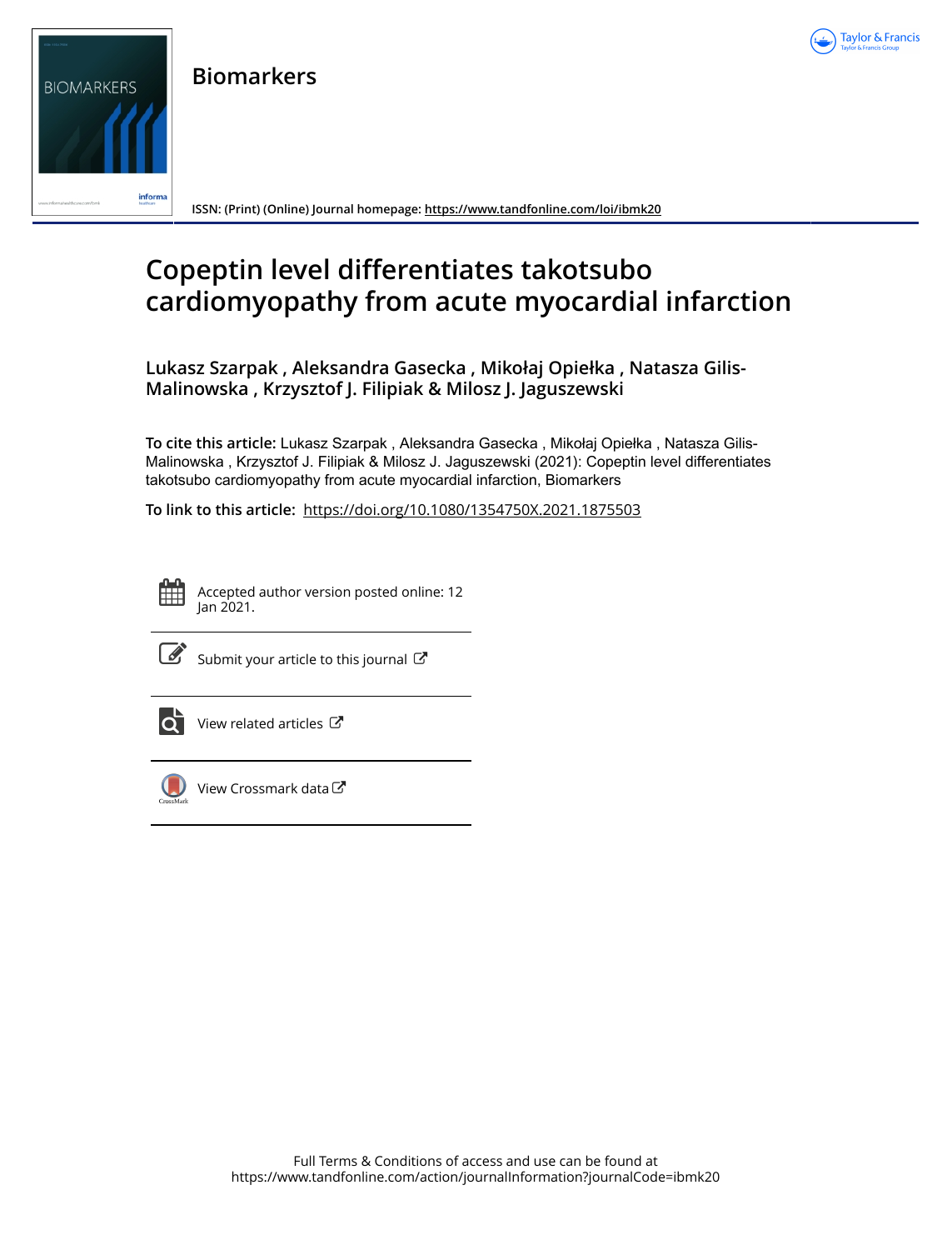## **Copeptin level differentiates takotsubo cardiomyopathy from acute myocardial infarction**

Lukasz Szarpak<sup>1,2</sup>, Assoc. Prof., PhD; Aleksandra Gasecka<sup>3,4\*</sup>, PhD, MD; Mikołaj Opiełka<sup>4</sup>, MSt; Natasza Gilis-Malinowska<sup>5</sup>, MD, PhD; Krzysztof J. Filipiak<sup>3</sup>, Prof., PhD, MD, Milosz J. Jaguszewski<sup>5</sup>, Prof., PhD, MD

1 Maria Sklodowska-Curie Medical Academy in Warsaw, Warsaw, Poland

2 Białystok Oncology Centre, Białystok, Poland

3 1st Chair and Department of Cardiology, Medical University of Warsaw, Warsaw, Poland

4 Department of Cardiology, University Medical Center Utrecht, Utrecht, The Netherlands

5 1st Department of Cardiology, Medical University of Gdansk, Gdansk, Poland

### **Corresponding author:**

Aleksandra Gąsecka, MD, PhD 1st Chair and Department of Cardiology Medical University of Warsaw Warsaw, Poland Phone: (048) 22 599 19 51 E-mail: aleksandra.gasecka@wum.edu.pl

### Abstract

Serum concentration of copeptin has a prognostic value in several clinical conditions, including myocardial infarction, stroke, pneumonia or chronic obstructive pulmonary disease. We attempted to conduct a systematic review and meta-analysis to answer the question whether copeptin can be used as a parameter differentiating between takotsubo cardiomyopathy (TTC) and acute myocardial infarction (AMI). We performed a metaanalysis of four studies including 109 patients with TTC and 120 patients with AMI, which showed lower levels of copeptin in the TTC group, compared with the AMI group (MD = -26.60; 95% CI: -48.55, -4.65;  $P = 0.02$ ). Whether TTC could be a biomarker to differentiate TTC from AMI, remains to be established. Not Oncology Centre, Białystok, Poland<br>
Accelia University of Warsaw, Warsaw, Poland<br>
Accelia University Medical University of Warsaw, Warsaw, Poland<br>
ment of Cardiology, University Medical Center Utrecht, Utrecht, The Net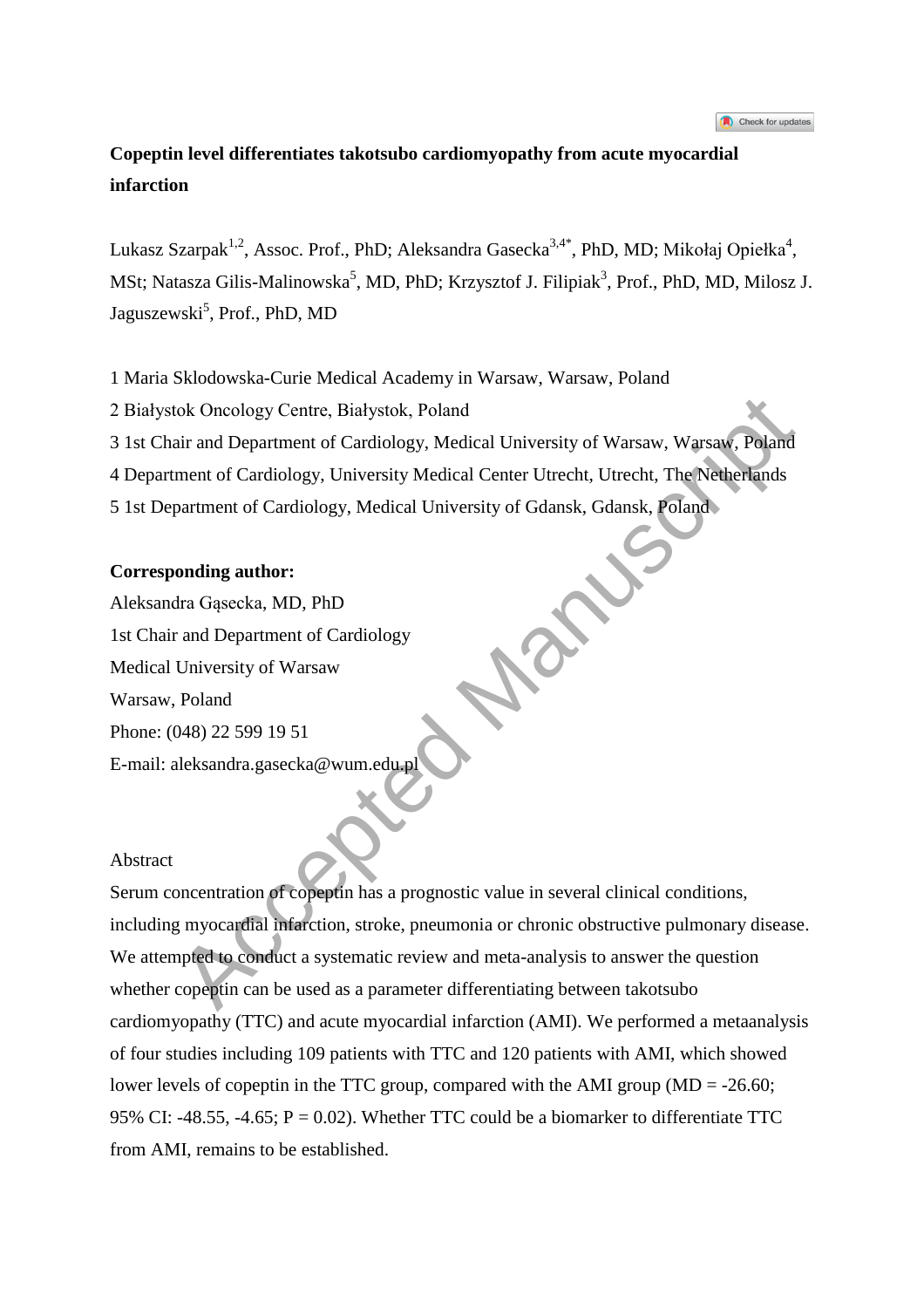To the Editor,

We read with great interest the article "Biomarkers in patients with takotsubo cardiomyopathy compared to patients with acute anterior ST-elevation myocardial infarction" by Højagergaard et al, where the authors found that patients with takotsubo cardiomyopathy (TTC) had lower copeptin concentrations compared to acute myocardial infarction (AMI) patients [1].

Copeptin is a fragment of the arginine vasopressin (AVP) precursor, which is released during hemodynamically endogenous stress and plays a role in the formation of the pre-provasopressin, necessary for the proper vasopressin maturation [2]. In healthy adults, serum copeptin levels range from 1 to 12 pmol/l. Copeptin is being intensively studied as a potential marker of increased cardiovascular risk [3]. Serum concentration of copeptin has a prognostic value in several clinical conditions, including myocardial infarction, stroke, pneumonia or chronic obstructive pulmonary disease [3,4]. We attempted to conduct a systematic review and meta-analysis to answer the question whether copeptin can be used as a parameter differentiating between TTC and AMI.

Two authors (L.S. and A.G.) searched the electronic resources (PubMed, Embase, Cochrane and gray literature) until 20 December 2020, using the following query: "copeptin" AND "takotsubo cardiomyopathy" OR "takotsubo syndrome" OR "stress cardiomyopathy" OR "apical ballooning syndrome" OR "broken heart syndrome" AND "acute myocardial infarction". No language or publication date restrictions were imposed. All results are presented as mean difference (MD) with  $95\%$  confidence interval (CI).  $P < 0.05$  for two-tailed statistical testing was considered statistically significant. levels range from 1 to 12 pmol/l. Copeptin is being intensively studied as a potentis<br>f increased cardiovascular risk [3]. Serum concentration of copeptin has a prognost<br>several clinical conditions, including myocardial i

The PRISMA diagram is showed in Figure 1. Eventually, four studies including 109 patients with TTC and 120 patients with AMI were included in the meta-analysis [1,5–7]. Pooled analysis showed statistically significant lower levels of copeptin in the TTC group, compared with the AMI group (MD = -26.60; 95% CI: -48.55, -4.65; P = 0.02; Figure 1).

In summary, our meta-analysis showed that patients with TTC have lower serum concentrations of copeptin, compared to patients with AMI, implying that TTC patients are hemodynamically more stable than patients with AMI. Whether TTC could be a biomarker to differentiate TTC from AMI, remains to be established.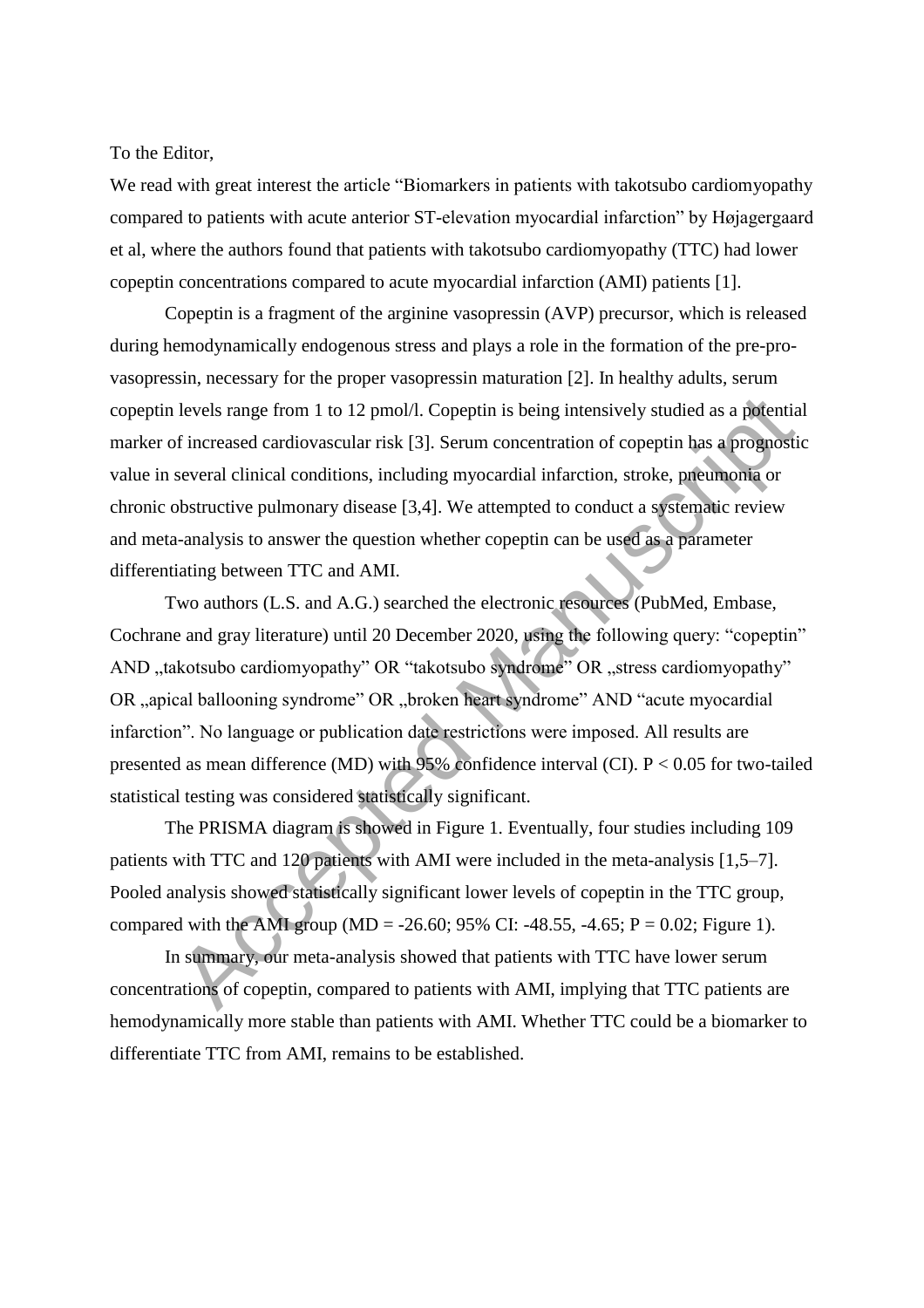**Figure 1.** PRISMA diagram including the number of records identified, included and excluded, and the reasons for exclusions.



**Figure 2.** Forest plot of copeptin level in takotsubo syndrome (TTS) vs. acute myocardial infarction (AMI) group. The center of each square represents the weighted mean differences for individual trials, and the corresponding horizontal line stands for a 95% confidence

|                                                                                                        | TTS   |             |     | AMI            |            |    |              | <b>Mean Difference</b>              | <b>Mean Difference</b> |       |                    |    |     |
|--------------------------------------------------------------------------------------------------------|-------|-------------|-----|----------------|------------|----|--------------|-------------------------------------|------------------------|-------|--------------------|----|-----|
| <b>Study or Subgroup</b>                                                                               | Mean  |             |     | SD Total Mean  | SD         |    | Total Weight | IV, Random, 95% CI                  |                        |       | IV, Random, 95% CI |    |     |
| Budnik 2020                                                                                            | 1.47  | 0.55        | 19  | 3.42           | 0.29       | 10 | 26.4%        | $-1.95$ [ $-2.26$ , $-1.64$ ]       |                        |       |                    |    |     |
| Burgdof 2012                                                                                           | 16.65 | 9.09        | 20  |                | 98.5 53.12 | 40 |              | $22.8\% -81.85$ [-98.79, -64.91] —— |                        |       |                    |    |     |
| Hojagergaard 2020                                                                                      | 6.65  | 2.9         | 21  |                | 31.8 14.97 | 21 |              | 25.8% -25.15 [-31.67, -18.63]       |                        |       |                    |    |     |
| Meissner 2011                                                                                          |       | 48.13 25.28 |     | 49 51.73 27.88 |            | 49 | 24.9%        | $-3.60$ [ $-14.14$ , 6.94]          |                        |       |                    |    |     |
| <b>Total (95% CI)</b>                                                                                  |       |             | 109 |                |            |    |              | 120 100.0% -26.60 [-48.55, -4.65]   |                        |       |                    |    |     |
| Heterogeneity: Tau <sup>2</sup> = 474.59; Chi <sup>2</sup> = 133.95, df = 3 (P < 0.00001); $I^2$ = 98% |       |             |     |                |            |    |              |                                     | $-100$                 | $-50$ |                    | 50 | 100 |
| Test for overall effect: $Z = 2.37$ (P = 0.02)                                                         |       |             |     |                |            |    |              |                                     |                        | TTS   | AMI                |    |     |